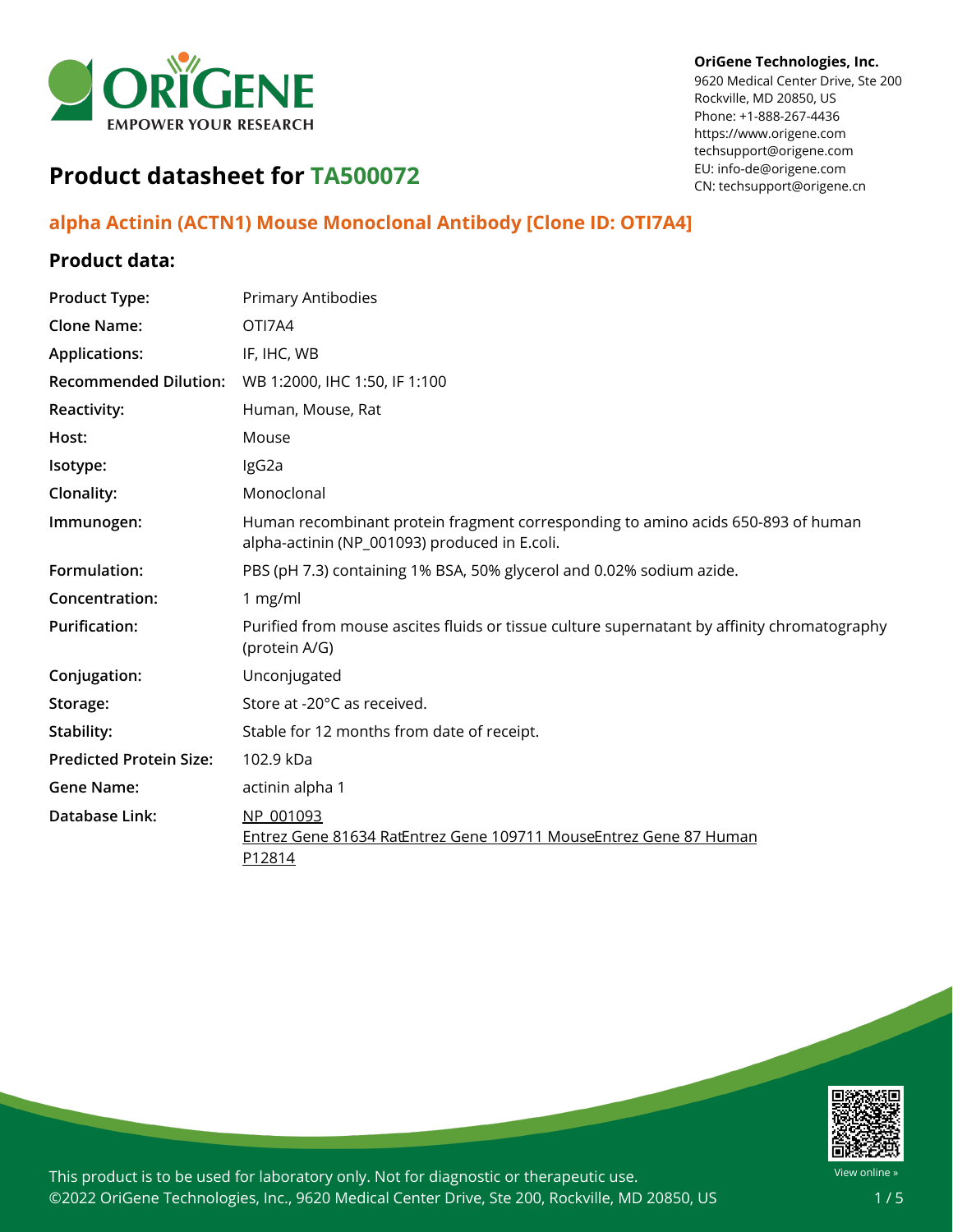| <b>ORIGENE</b>           | alpha Actinin (ACTN1) Mouse Monoclonal Antibody [Clone ID: OTI7A4] - TA500072                                                                                                                                                                                                                                                                                                                                                                                                                                                                                                                                                        |
|--------------------------|--------------------------------------------------------------------------------------------------------------------------------------------------------------------------------------------------------------------------------------------------------------------------------------------------------------------------------------------------------------------------------------------------------------------------------------------------------------------------------------------------------------------------------------------------------------------------------------------------------------------------------------|
| Background:              | Alpha actinins belong to the spectrin gene superfamily which represents a diverse group of<br>cytoskeletal proteins, including the alpha and beta spectrins and dystrophins. Alpha actinin is<br>an actin-binding protein with multiple roles in different cell types. In nonmuscle cells, the<br>cytoskeletal isoform is found along microfilament bundles and adherens-type junctions,<br>where it is involved in binding actin to the membrane. In contrast, skeletal, cardiac, and<br>smooth muscle isoforms are localized to the Z-disc and analogous dense bodies, where they<br>help anchor the myofibrillar actin filaments. |
| Synonyms:                | BDPLT15                                                                                                                                                                                                                                                                                                                                                                                                                                                                                                                                                                                                                              |
| <b>Protein Families:</b> | Druggable Genome, ES Cell Differentiation/IPS                                                                                                                                                                                                                                                                                                                                                                                                                                                                                                                                                                                        |
| <b>Protein Pathways:</b> | Adherens junction, Arrhythmogenic right ventricular cardiomyopathy (ARVC), Focal adhesion,<br>Leukocyte transendothelial migration, Regulation of actin cytoskeleton, Systemic lupus<br>erythematosus, Tight junction                                                                                                                                                                                                                                                                                                                                                                                                                |

### **Product images:**

 $15$ 



HepG2 HeLa SVT2 A549 COS7 Jurkat PC12 MCF7

HEK293T cells were transfected with the pCMV6- ENTRY control (Cat# [PS100001], Left lane) or pCMV6-ENTRY ACTN1 (Cat# [RC204924], Right lane) cDNA for 48 hrs and lysed. Equivalent amounts of cell lysates (5 ug per lane) were separated by SDS-PAGE and immunoblotted with anti-ACTN1(Cat# TA500072). Positive lysates [LY400447] (100ug) and [LC400447] (20ug) can be purchased separately from OriGene.



This product is to be used for laboratory only. Not for diagnostic or therapeutic use. ©2022 OriGene Technologies, Inc., 9620 Medical Center Drive, Ste 200, Rockville, MD 20850, US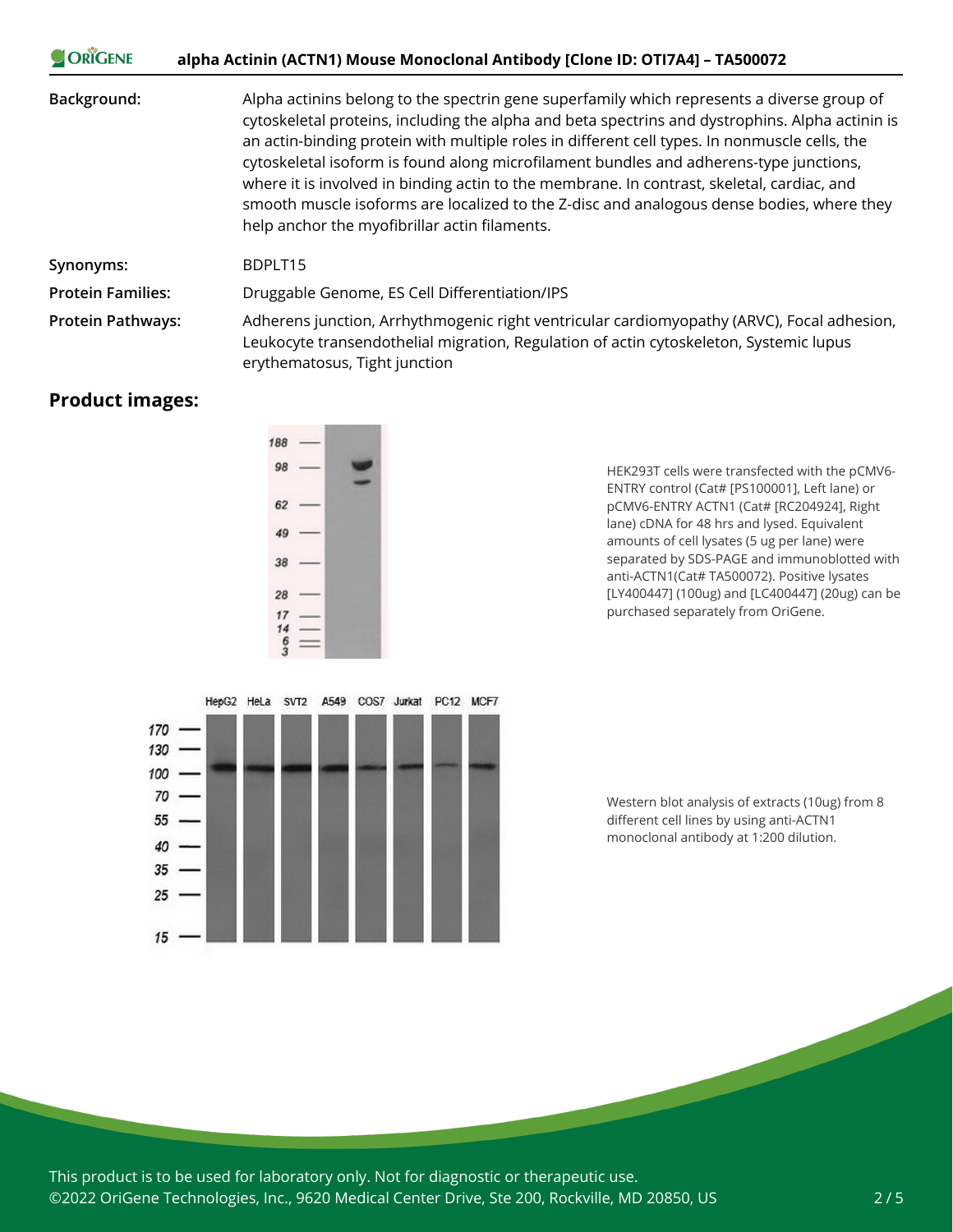

Western blot analysis of extracts (10ug) from a mouse cell line and 3 different mouse tissues by using anti-ACTN1 monoclonal antibody (1:200).

Equivalent amounts of cell lysates (10 ug per lane) of wild-type HeLa cells (WT, Cat# LC810HELA) and ACTN1-Knockout HeLa cells (KO, Cat# [LC832215]) were separated by SDS-PAGE and immunoblotted with anti-ACTN1 monoclonal antibody TA500072 (1:500`). Then the blotted membrane was stripped and reprobed with anti-PCNA antibody as a loading control.



Immunohistochemical staining of paraffinembedded Human breast tissue within the normal limits using anti-ACTN1 mouse monoclonal antibody. (Heat-induced epitope retrieval by 10mM citric buffer, pH6.0, 100°C for 10min, TA500072)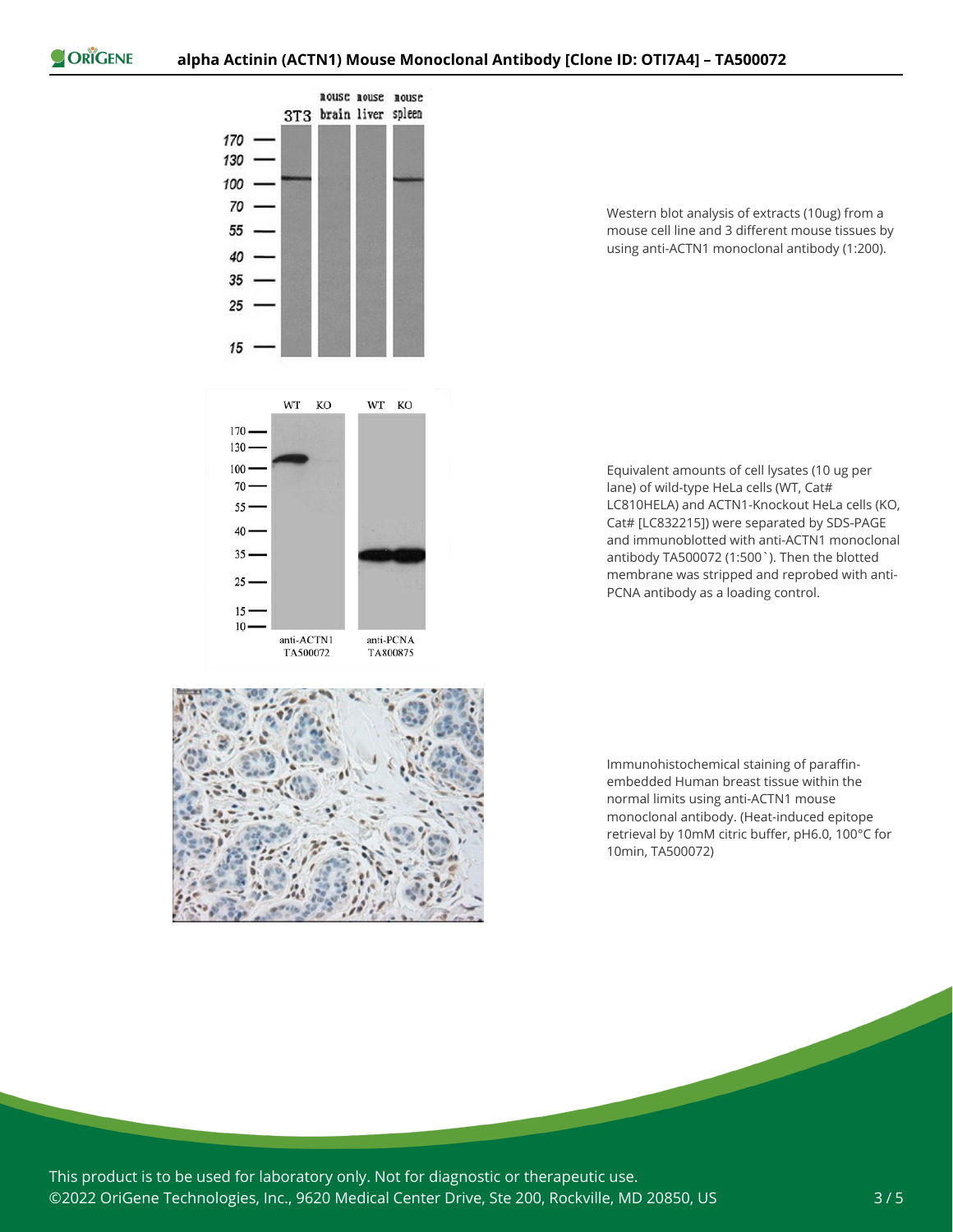ORIGENE



Immunohistochemical staining of paraffinembedded Human Kidney tissue within the normal limits using anti-ACTN1 mouse monoclonal antibody. (Heat-induced epitope retrieval by 10mM citric buffer, pH6.0, 100°C for 10min, TA500072)

Immunohistochemical staining of paraffinembedded Human liver tissue within the normal limits using anti-ACTN1 mouse monoclonal antibody. (Heat-induced epitope retrieval by 10mM citric buffer, pH6.0, 100°C for 10min, TA500072)

Immunohistochemical staining of paraffinembedded Human Ovary tissue within the normal limits using anti-ACTN1 mouse monoclonal antibody. (Heat-induced epitope retrieval by 10mM citric buffer, pH6.0, 100°C for 10min, TA500072)